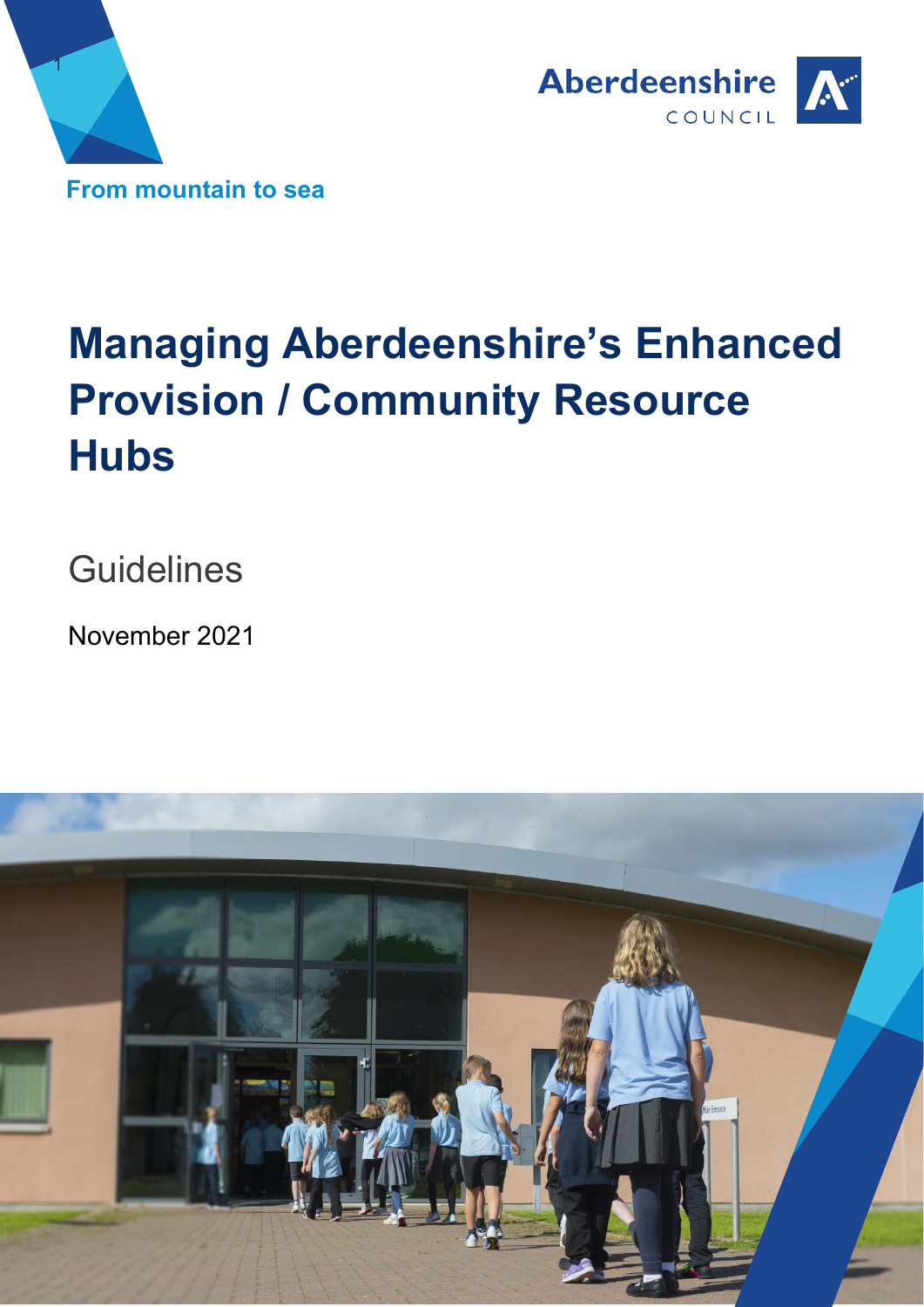# $2|$

# **Contents**

| 1                                | <b>Introduction</b>                                                       | 3  |  |  |  |  |
|----------------------------------|---------------------------------------------------------------------------|----|--|--|--|--|
| $\mathbf{2}$                     | <b>Getting It Right for Every Child</b>                                   | 4  |  |  |  |  |
| 2.1                              | Single Agency and Multi Agency Child's Plan                               | 5  |  |  |  |  |
| 2.2                              | Local Enhanced Provision / Community Resource Hub Forum                   |    |  |  |  |  |
| 2.3                              | Right Support, Right Place, Right Time                                    | 5  |  |  |  |  |
| 2.4                              | <b>Assessment Placements</b>                                              | 6  |  |  |  |  |
| 2.5                              | <b>Blended Placements</b>                                                 | 6  |  |  |  |  |
| 2.6                              | Outreach                                                                  | 6  |  |  |  |  |
| 3                                | <b>Early Years</b>                                                        | 6  |  |  |  |  |
| 4                                | <b>Curriculum Flexibility</b>                                             | 8  |  |  |  |  |
| 4.1                              | <b>Curriculum Flexibility</b>                                             | 8  |  |  |  |  |
| 4.2                              | <b>Pupil Plans</b>                                                        | 9  |  |  |  |  |
| 4.3                              | <b>Learning Environment</b>                                               | 9  |  |  |  |  |
| 4.4                              | Transport                                                                 | 10 |  |  |  |  |
| 5                                | <b>Management of Support in Schools</b>                                   | 10 |  |  |  |  |
| 6                                | <b>Continuing Professional Development and Training</b>                   | 11 |  |  |  |  |
| $\overline{7}$                   | Self-evaluation<br>11                                                     |    |  |  |  |  |
| <b>Working with Parents</b><br>8 |                                                                           |    |  |  |  |  |
|                                  | <b>Enhanced Provision / Community Resource Hub Referral Process</b><br>12 |    |  |  |  |  |
|                                  | Appendix 1: Enhanced Provision/Community Resource Hub Forum Referral Form | 13 |  |  |  |  |
|                                  | <b>Appendix 2: Blended Placement Guidelines</b>                           | 17 |  |  |  |  |

This guidance has been written by the Inclusion, Equity and Wellbeing Team.

| <b>Date</b>   | <b>Version</b> | <b>Status</b> | <b>Reason for</b><br>update              |
|---------------|----------------|---------------|------------------------------------------|
| November 2017 | 1.0            | Guidance      | New document                             |
| November 2021 | 11             | Guidance      | Updated<br>information and<br>appendices |

# **Visitaberdeenshire.gov.uk**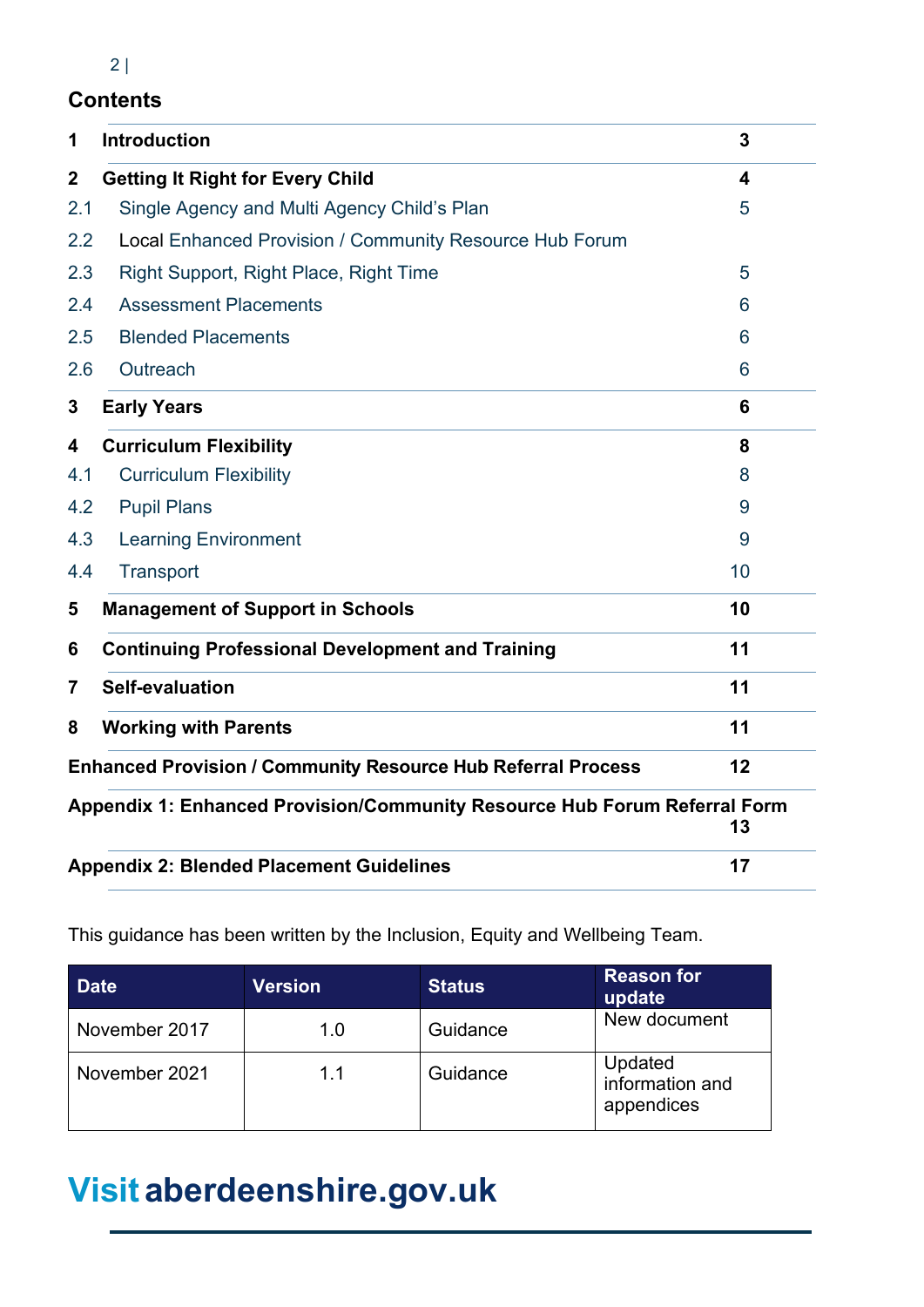# <span id="page-2-0"></span>**1 Introduction**

Aberdeenshire Council is committed to providing *"the right support, in the right place and at the right time",* working to

- improve services to better meet the needs of all children and young people throughout Aberdeenshire
- ensure equity and fairness in provision and delivery of support
- provide clarity and transparency about the support that is available

[Standards in Scotland's Schools Act 2000 p](http://www.legislation.gov.uk/asp/2000/6/contents)rovides the legal framework which underpins the policy of 'presumption of mainstreaming': that all children will be expected to attend mainstream school unless certain circumstances apply. *[The Education \(Additional Support for Learning\) \(Scotland\) Act 2004, amended 2009](http://www.scotland.gov.uk/Topics/Education/Schools/welfare/ASL)* provides the legal framework which underpins the system for identifying and

addressing the additional support needs of children and young people who face barriers to learning.

*[The Code of Practice 2010](http://www.scotland.gov.uk/Resource/Doc/348208/0116022.pdf)* explains the duties on education authorities and other agencies to support children and young people's learning.

*[The Equality Act 2010](https://www.gov.uk/equality-act-2010-guidance)* provides a legal framework to protect the rights of individuals and advance equality of opportunity for all.

[The Education \(Disability Strategies and Pupils' Educational Records\) \(Scotland\) Act](http://www.legislation.gov.uk/asp/2002/12/contents) [2002 r](http://www.legislation.gov.uk/asp/2002/12/contents)equires education authorities to develop and maintain accessibility strategies which aim to minimise the barriers that disabled learners might face and help ensure that they are properly included in their school education.

[The United Nations Convention on the Rights of the Child \(Incorporation\) \(Scotland\)](https://www.parliament.scot/bills-and-laws/bills/united-nations-convention-on-the-rights-of-the-child-incorporation-scotland-bill)  [Bill](https://www.parliament.scot/bills-and-laws/bills/united-nations-convention-on-the-rights-of-the-child-incorporation-scotland-bill) was introduced to the Scottish Parliament in September 2020. On 16 March 2021, Members of the Scottish Parliament voted unanimously for the Bill to become law, meaning public authorities will have to comply with children's rights as enshrined in the United Nations [Convention on the Rights of the Child](https://www.unicef.org/child-rights-convention/what-is-the-convention) (UNCRC). The Bill will commence six months from Royal Assent.

Aberdeenshire GIRFEC guidance can be found on<http://www.girfec-aberdeenshire.org/> and the [Additional Support Needs, Inclusion, Equity and Wellbeing](https://asn-aberdeenshire.org/) website also provides information on local policies and guidance.

Our aim is to support children and young people to remain with their own families and, as far as possible, to educate them in their local schools within their own communities. **Presumption of mainstreaming** means that every effort will be made to accommodate the needs of learners within their local schools with their peers, with appropriate support from staff and access to resources. **All schools** are working towards being [autism a](http://www.autismtoolbox.co.uk/)nd [dyslexia friendly,](http://addressingdyslexia.org/) and with an emphasis on **nurturing approaches**: this is the universal level of support to which we aspire.

In addition to the universal support available in all schools across Aberdeenshire, children and young people will receive targeted and specialist support through **staged intervention**. For most children this support will be provided in their local school. However, some children and young people will require a level of provision to meet significant additional support needs. Within each cluster, the academy and one of the associated primary schools are designated **enhanced provision** schools. Within these schools, a higher level of targeted provision is available, either on a part-time, full-time or outreach basis.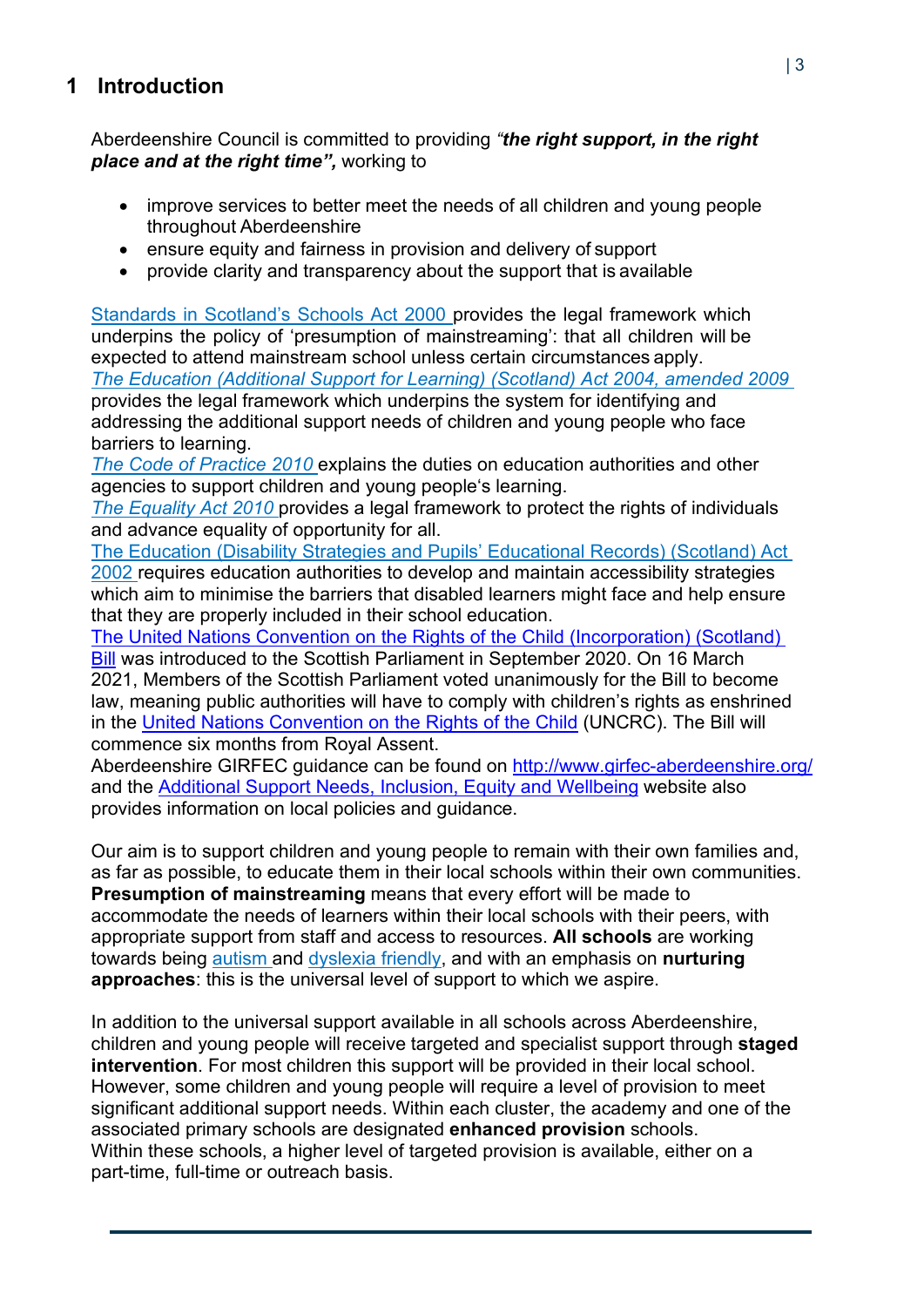4 |

Some children and young people with the most complex needs may require a more specialist provision available through nine **community resource hubs** which cover all of Aberdeenshire, either on a part-time, full-time or outreach basis.

Enhanced provision and community resource hubs complement the provision within our mainstream schools and together they provide **a continuum of support** across Aberdeenshire. Learners have the opportunity to access this flexible support structure, making appropriate use of both mainstream opportunities and targeted and specialist support.

# <span id="page-3-0"></span>**2 Getting It Right for Every Child**

In line with the legal **presumption of mainstream education** embraced by Aberdeenshire Council, every child's needs will be assessed with a view to meeting them in their local school. Almost all children will be educated in their local school, including those with challenges to learning arising from physical, sensory or language impairment, or difficulties associated with diagnoses such as developmental delay, autism, cerebral palsy or Down syndrome. Children requiring access to community resource hub provision will be those with the most significant and complex needs requiring a more specialised learning environment than can be provided in their local school or enhanced provision school.

Aberdeenshire Council's **staged approach to assessment and intervention** means that every child's needs will be thoroughly assessed and addressed in their current learning context. Full use will be made of curriculum flexibility and adjustments to the learning environment, approaches to learning and teaching and support arrangements. Additional Support for Learning (ASL) teachers within the school and cluster are a valuable source of advice and may provide targeted support.

Education Scotland defines curriculum flexibility as:

*"More flexible curriculum helps schools to provide learning experiences designed to meet needs and wishes of each individual pupil, experiences which aim to ensure all pupils have the opportunity to ensure their full potential."*

Where staff in the current learning context require support to identify or meet a child's needs, the staged approach involves seeking consultation or direct input from professionals beyond the school. Staff may refer to Central Support Services within Education: Educational Psychology Service, Sensory Support Service, Aberdeenshire Specialist Technology Service (ASPECTS), and English as an Additional Language Service (EAL). Their intervention will focus on improving the provision for the child in their local school, supporting school staff to identify and implement further adjustments and interventions to better meet the child'sneeds.

Where support from beyond Education is required, referrals may be made to other professionals, e.g., Speech and Language Therapist, Occupational Therapist or Social Worker, leading to multi-agency assessment and action planning within GIRFEC guidelines. It is expected that the support of these professionals will also be directed towards meeting the child's needs in their local school. When this ongoing process of thorough assessment, adjustment, intervention and review indicates that flexibility in provision may be required beyond what is available in the local school, **the team around the child** will consider whether the child may benefit from access to enhanced provision.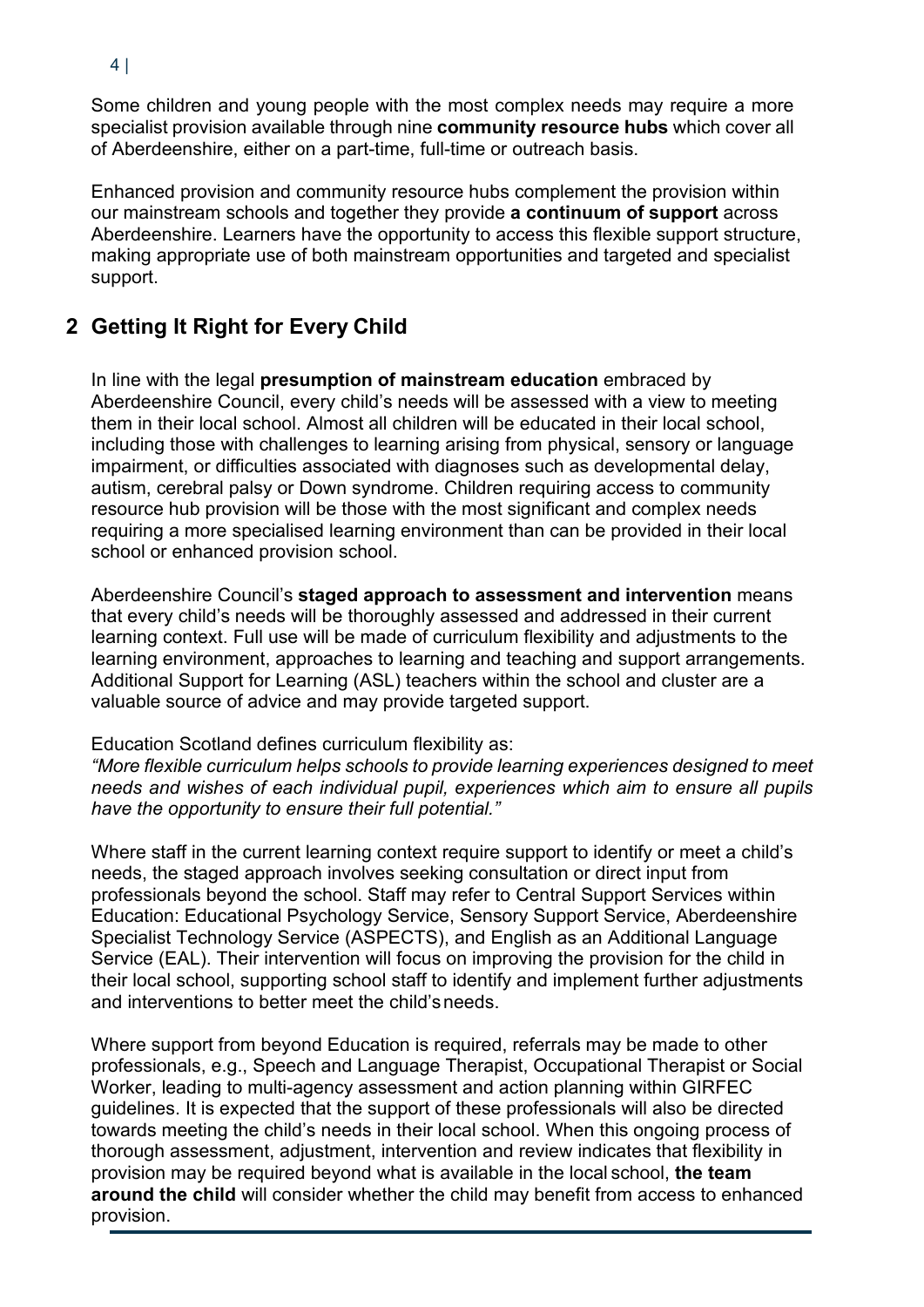# <span id="page-4-0"></span>**2.1 Single Agency and Multi Agency Child's Plan**

Single Agency Child's Planning or [Multi-agency Child's](http://www.girfec-aberdeenshire.org/guidance/) Planning meetings are held regularly to ensure that a coordinated approach is taken to meet the needs of learners. These meetings provide the opportunity for everyone involved in supporting the child/young person to review his/her progress with parents/carers and the child/young person.

In some cases the Child's Planning process may identify that a referral to enhanced provision should be explored. There may also be cases where a referral to the community resource hub should be considered. A recommendation will be made and the finalised minutes from this Child's Plan meeting should clearly detail the recommendation and the section on 'areas for disagreement' should be completed to ensure all stakeholders' views are represented.

#### 2.2 Local Enhanced Provision / Community Resource Hub Forum

All Multi Agency Child's Plan recommendations are put forward for consideration, accompanied by the appropriate referral form, to the Local Enhanced Provision / Community Resource Hub Forum for the Area. See Appendix 1 for an exemplar referral form.

This forum comprises of:

- Head Teachers of enhanced provision and community resource hub (primary)
- Depute Head Teachers Pupil Support of enhanced provision and community resource hub (secondary)
- Educational Psychologists for enhanced provision and community resource hubs
- Community Paediatricians for enhanced provision and community resource hubs

Clusters may opt to include additional key personnel such as Principal Teacher of Additional Support for Learning.

\*In areas where the Community Resource Hub is a freestanding Special School, the Head Teacher and/or the Depute Head Teacher of that school is a member of the Local Enhanced Provision / Community Resource Hub Forum

The role of the Local Enhanced Provision / Community Resource Hub Forum is to **consider all recommendations put forward on a case-by-case basis with an overview of pupil need, capacity and available resources across the Area.**  Consideration of the recommendations will be done through **termly** meetings. It will be for each Area to consider what structure and organisation of meetings best responds to the local Area context.

#### <span id="page-4-1"></span>2.3 Right Support, Right Place, Right Time

Should the referral be agreed, access to the support provided through the enhanced provision or community resource hub should be planned and, where appropriate, phased to allow the learner to settle in and experience success. Exit strategies should also be considered. **The support will then be regularly reviewed to ensure that it continues to be the most appropriate method of meeting the**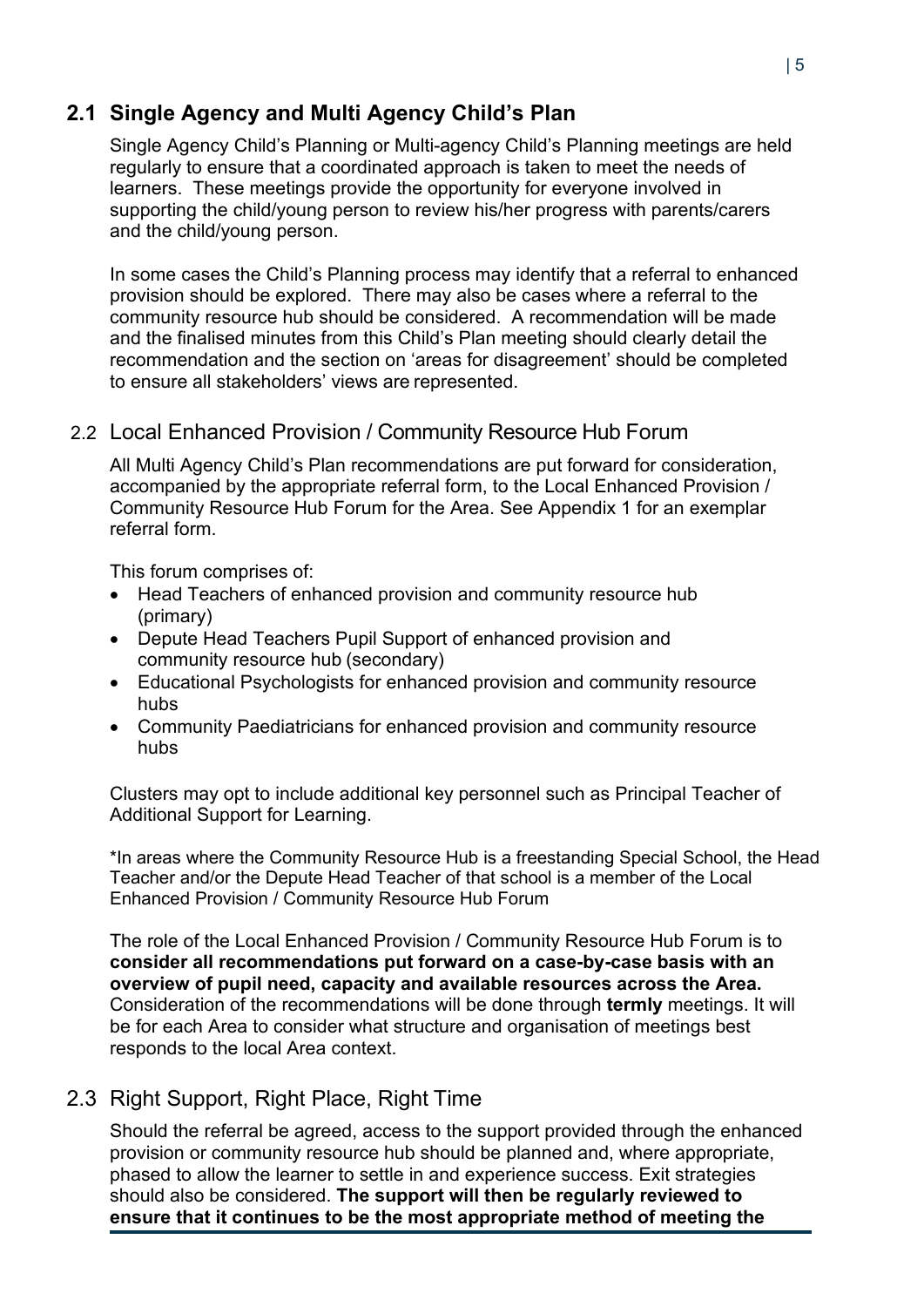6 |

**learner's needs.** This will include identifying appropriate mainstream opportunities, as early as possible.

#### <span id="page-5-0"></span>2.4 Assessment Placements

Enhanced provision and community resource hubs may also be accessed for an assessment placement. The purpose of this is to allow clear identification of pupil barriers to learning and strategies to address them within the small class / targeted support setting.

### <span id="page-5-1"></span>2.5 Blended Placements

On occasion a child/young person may benefit from a 'blended' placement which allows the child to spend a proportion of their time in their local school and a proportion in the enhanced provision or community resource hub school. This allows the child to access a flexible curriculum package of targeted support in accordance with their needs at any one time. Further information is provided in Appendix 2

#### <span id="page-5-2"></span>2.6 Outreach

Staff from the enhanced provision and/or community resource hub may provide outreach for the staff within the local schools to develop their skills and confidence.

Support should be regularly reviewed to ensure that the child's needs continue to be met, taking into account whether any amendments to the agreed curriculum package require to be made.

# **3 Early Learning and Childcare**

Please note that the current arrangements for continuation of the Enhanced Early Learning & Childcare (ELC) Provision settings status are due for review and decisions about the future of Enhanced ELC Provision will be made in consultation with stakeholders. It is expected that process will start in Autumn 2021

All children, from the term after their 3rd birthday are entitled to 1140 hours of funded Early Learning and Childcare (ELC) Early education and care: Early learning and childcare expansion - gov.scot (www.gov.scot)

In addition:

Children aged two or over who are (or have been at any point since turning two) looked after by a local council, the subject of a kinship care or guardianship order are eligible from the point that they have been looked after.

Two year old children from the term after their second birthday are eligible for 1140 hours of funded ELC if their parent/carer receives:

- Income Support (IS)
- Job Seeker's Allowance (income based)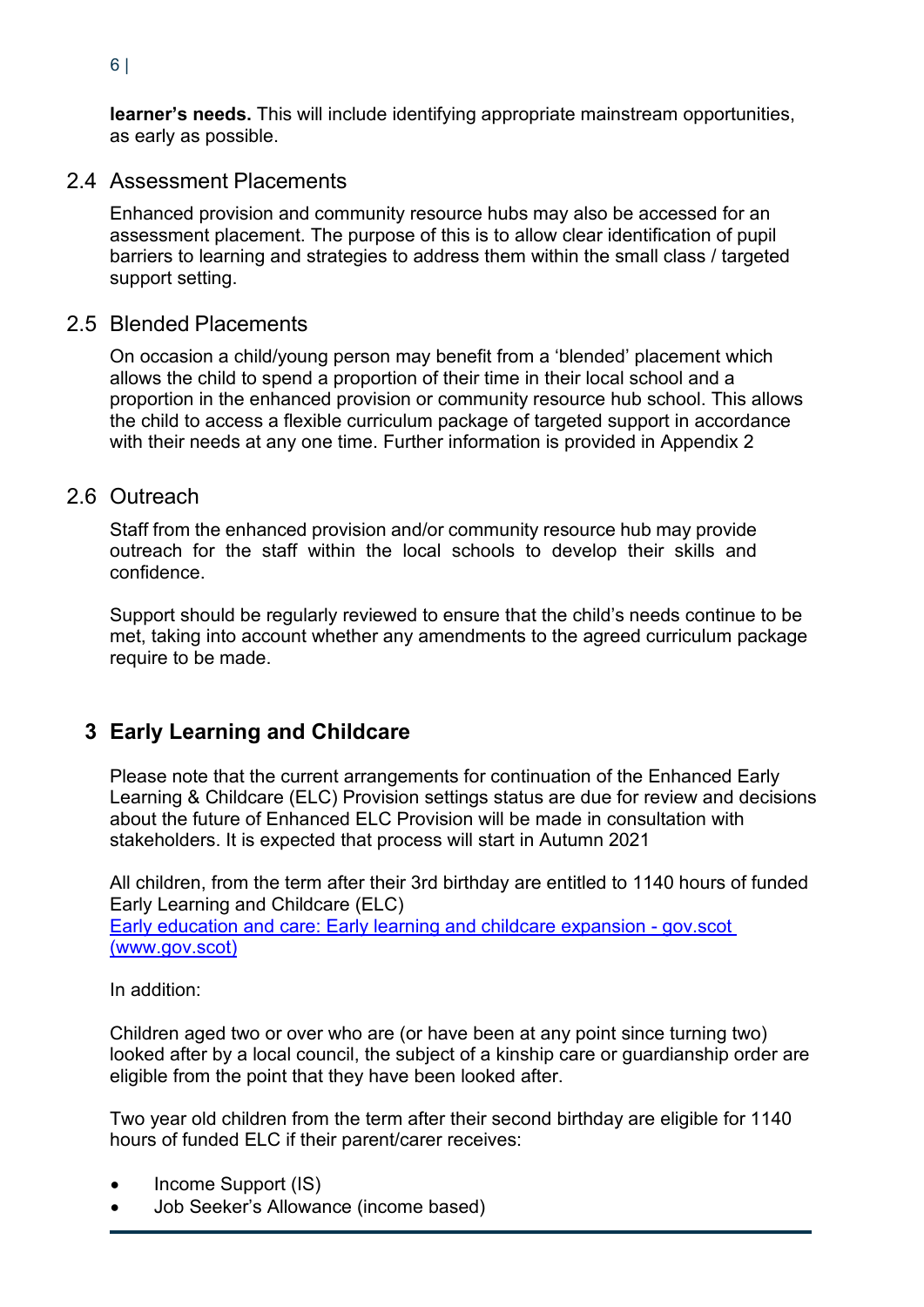- Any income related element of Employment and Support Allowance
- Incapacity Benefit or Severe Disablement Allowance
- State Pension Credit
- Child Tax Credit (CTC), but not Working Tax Credit and your income is less than £16,105
- Both maximum CTC and maximum Working Tax Credit with eligible income
- Support under Part VI of the Immigration and Asylum Act 1999
- Universal Credit (up to the eligible amount)
- Any other qualifying benefit listed by the Department for Work and Pensions

Full details of eligibility criteria can be found at <http://www.earlylearningandchildcare.scot/>

The Funding Follows the Child approach places choice in parents' and carers' hands allowing them to access their child's funded entitlement from any setting – in the public, private or third sector and including childminders, as long as the setting has a space, a contract with Aberdeenshire Council and meets the National Standards (Care Inspectorate Grades of Good or above in all areas).

In line with the Funding Follows the Child approach, all providers must adhere to the criteria set out as follows;

Criteria 6 - Inclusion

Sub-criteria 6.1 - The setting must comply with the duties under the Equality Act 2010.

Sub-criteria 6.2 - The setting will be willing to provide appropriate support, including making any reasonable changes to the care and learning environment, to ensure that children's additional support needs do not provide a barrier to them accessing a full range of experiences and meets their individual needs.

Early Years operates on a presumption of mainstream meaning every effort will be made to support all children within the ELC setting of their choice. All settings are working towards being autism and dyslexia friendly with an emphasis on nurturing approaches.

The introduction of 1140 and Funding Follows the Child has had an impact on Enhanced ELC Provision settings 1140 because now, adult to child ratios are the same in every setting and any staffing additionality required to meet an individual child's needs will be provided in whichever setting they attend. At present, admission to the Enhanced Provision settings, if they are not a child's zoned school, remains through the Multi- Agency Child's Planning process and Area Enhanced Provision Forum as per Section 2 above. If agreed, a place will be allocated as a priority and in accordance with Aberdeenshire's ELC policy for admissions.

For all children, parents can choose to take their 1140 hours entitlement in a funded provider, or within a split placement between two funded providers\* or a funded provider and a school ELC setting, if this suits their/their child's needs better. Careful consideration should be given to how this will impact on individual children and, if a split is in place the settings involved should work together to ensure that the child's needs are met. Staff in school may need to discuss with parents the impact on their child of such an arrangement, particularly if it does not work well for them.

Further details about enhanced and extended ELC provision can be found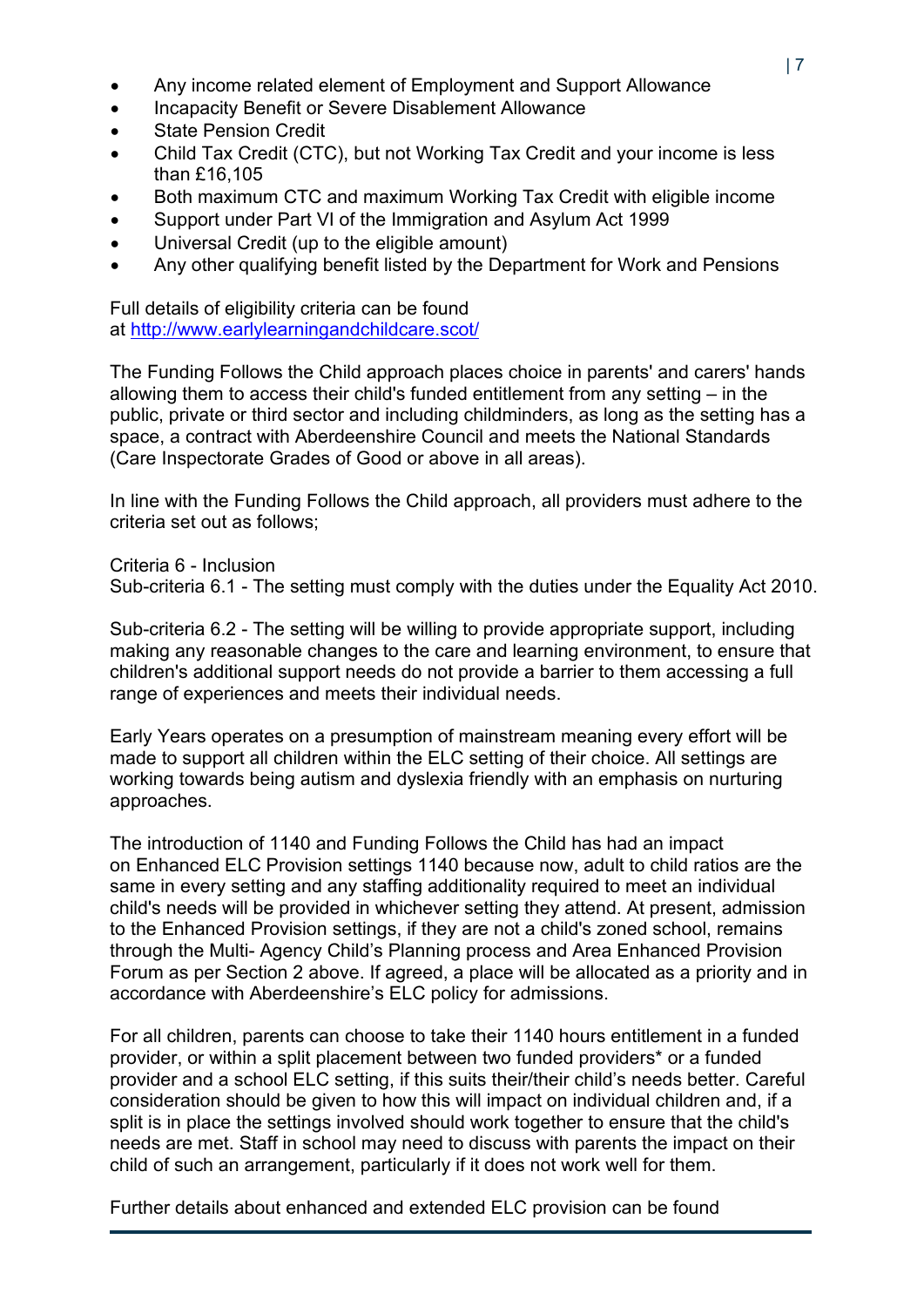Funded providers include day care, play groups and childminders. Some children, depending on their needs may benefit from time in a home environment with a childminder as well as a bigger school or funded provider.

# <span id="page-7-0"></span>**4 Curriculum Flexibility**

#### <span id="page-7-1"></span>4.1 Curriculum Flexibility

**Curriculum for Excellence** is designed to meet the needs of all learners. To successfully implement this, teachers require to develop the skills and expertise to be able to differentiate learning opportunities for learners within the class. Additional Support for Learning (ASL) staff and other specialist staff may be able to offer advice and support in this. Where a learner's needs are complex, ASL staff within the local enhanced provision/community resource hub may be able to provide some level of outreach.

**Total communication** in schools will include the use of signing, symbols, voice output machines and other strategies to support a learner to make known their needs, to effect choices and to express their opinions and learning. A **[Total](http://asn-aberdeenshire.org/policies-and-guidance/) [Communication a](http://asn-aberdeenshire.org/policies-and-guidance/)udit tool** is available to support the partnership working of Education and Health in developing learners' speech, language, communication, confidence and learning.

**[A Learning Pathway Plus](http://asn-aberdeenshire.org/policies-and-guidance/)** is a centrally funded arrangement for the commissioning of additional Third Sector/independent services to meet the needs of children and young people, identified through the Multi-agency Child Planning process who are at risk of being placed in an out-of-authority school, out with their home community. Children and young people in this situation will be at Level 3 + of the Staged Intervention process.

In Aberdeenshire, **Wrap Around Care** is a way of working that seeks to design and provide an extensive range of support that helps families meet the 24/7 needs of their children. Wrap Around Care Service Provision is currently available in Alford, Banff, Ellon, Fraserburgh, Inverurie, Peterhead, and Stonehaven. [Information for](https://arcadia.ad.aberdeenshire.gov.uk/services/Pages/Health%20and%20Social%20Care/Social%20Care/Self-directed%20Support/SDS%20Guidance/Children%27s-Services.aspx)  [practitioners about](https://arcadia.ad.aberdeenshire.gov.uk/services/Pages/Health%20and%20Social%20Care/Social%20Care/Self-directed%20Support/SDS%20Guidance/Children%27s-Services.aspx) [groups and community resources for children and young people](https://arcadia.ad.aberdeenshire.gov.uk/services/Pages/Health%20and%20Social%20Care/Social%20Care/Self-directed%20Support/SDS%20Guidance/Children%27s-Services.aspx)  [with additional](https://arcadia.ad.aberdeenshire.gov.uk/services/Pages/Health%20and%20Social%20Care/Social%20Care/Self-directed%20Support/SDS%20Guidance/Children%27s-Services.aspx) [support needs i](https://arcadia.ad.aberdeenshire.gov.uk/services/Pages/Health%20and%20Social%20Care/Social%20Care/Self-directed%20Support/SDS%20Guidance/Children%27s-Services.aspx)ncluding contact details can be downloaded from Arcadia.

#### <span id="page-7-2"></span>4.2 Pupil Plans

Single-agency assessment and action planning should be used where support is provided by a single service. Multi-agency involvement requires multi-agency assessment and action planning which follows the [Getting It Right For Every Child](http://www.girfec-aberdeenshire.org/) (GIRFEC) framework.

When planning and thinking about a child's or young person's needs, every practitioner should think about the whole child or young person. The [My World](http://www.girfec-aberdeenshire.org/practitioners/practitioners-toolkit/) [Triangle f](http://www.girfec-aberdeenshire.org/practitioners/practitioners-toolkit/)ocuses on the child and young person and what is needed for their development and wellbeing. Adults who are parents or carers may have needs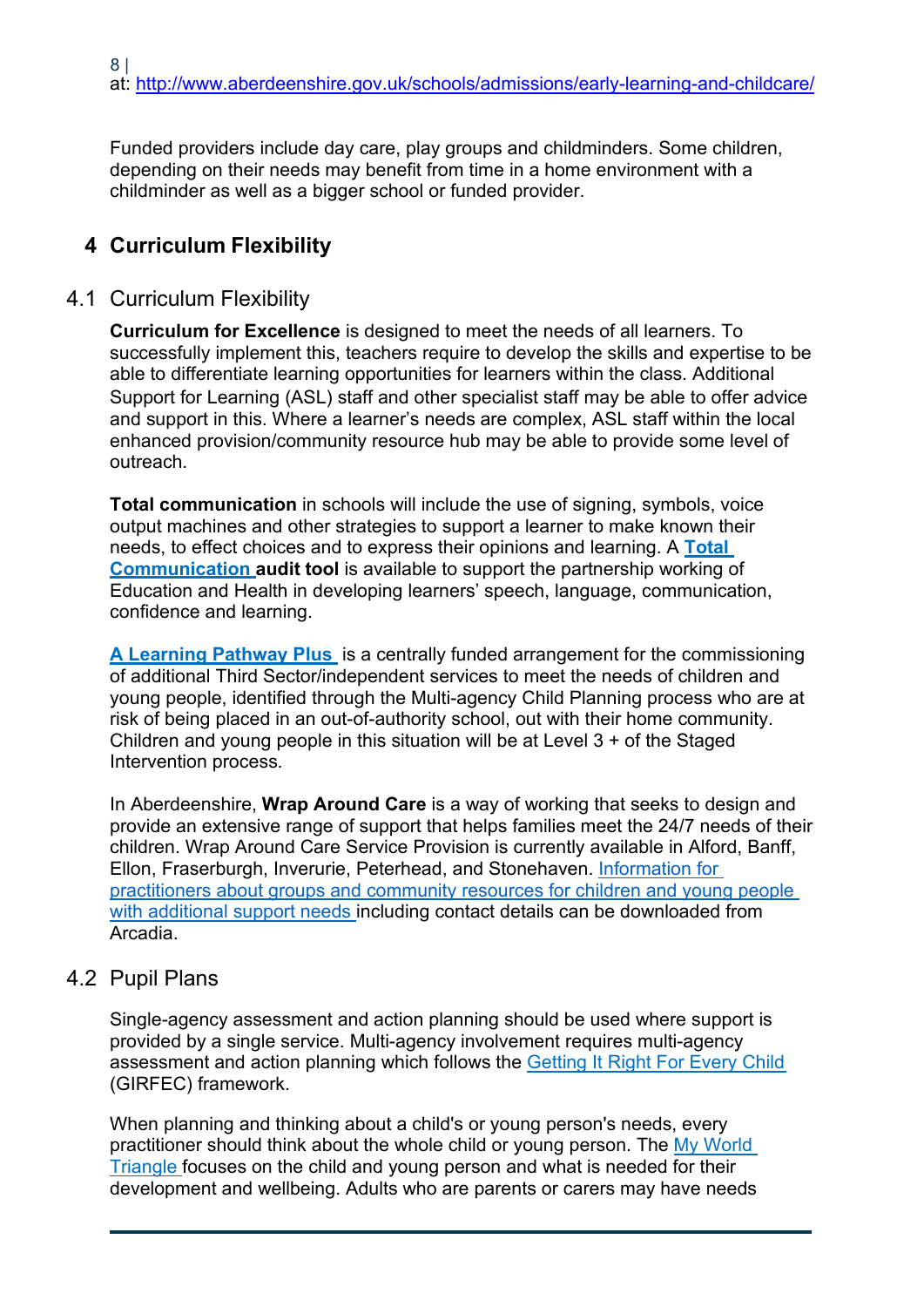that could affect children, and these should be considered too.

All learners within enhanced provision and community resource hubs require to have an [Individual Education Plan \(](http://asn-aberdeenshire.org/planning-documentation/)IEP) identifying educational objectives. Guidance for writing an IEP can be found [here.](http://asn-aberdeenshire.org/policies-and-guidance/)

Where a multi-agency approach is required to meet the needs of a learner with additional support needs arising from complex or multiple factors, a decision may be taken to put in place a [Co-ordinated Support Plan \(](http://asn-aberdeenshire.org/policies-and-guidance/)CSP). Advice on assessment and planning for a CSP can be found [here.](http://asn-aberdeenshire.org/policies-and-guidance/)

In addition, planning may be required where a learner requires significant planned intervention around access to information or to the physical environment by completing a [Managing Accessibility Plan](http://asn-aberdeenshire.org/policies-and-guidance/) (MAP). A [Personal Emergency Evacuation](http://asn-aberdeenshire.org/policies-and-guidance/) [Plan \(](http://asn-aberdeenshire.org/policies-and-guidance/)PEEP) may also be completed to capture the support put in place to evacuate a learner safely during an emergency. Guidance for these documents can be found [here.](http://asn-aberdeenshire.org/policies-and-guidance/)

# <span id="page-8-0"></span>4.3 Learning Environment

All enhanced provision schools and community resource hubs will have appropriate flexible space for learning:

- a nurturing room with a life skills area in order to promote the learning of social and independence skills
- a quiet area for use by children/young people who need space for time alone, or to work with an adult or in a small group
- a basic specification of sensory equipment in a designated sensory area, to enable delivery of a sensory curriculum

These facilities will benefit all learners as they can provide learning experiences for all.

On occasion, further adaptations to the school environment may be required to promote safety, independence and accessibility. A report should be submitted to the Head Teacher/Depute Head Teacher by the specialist service (e.g. Occupational Health, Sensory Support Service) recommending the adjustments. The Head Teacher/ Depute Head Teacher then forward the report to Learning Estates for consideration. Depending on the nature of the adaptation, this may take some time to implement and therefore should be processed at the earliest opportunity.

Similarly, a learner may require **specialist equipment** such as an adapted chair or a communication aid. The Head Teacher/ Depute Head Teacher should, in this instance, submit a report from the specialist service (e.g. Occupational Health, Physiotherapist) making the recommendation to

[ecs.asnadmin@aberdeenshire.gov.uk](mailto:ecs.asnadmin@aberdeenshire.gov.uk) for authorisation. Again, equipment requests may take some time and therefore should be processed at the earliest opportunity.

Specialist equipment to meet the needs of a learner with a sensory impairment is supplied by the Sensory Support Service where appropriate after an assessment by the service; specialist ICT is supplied, where appropriate, by [ASPECTS,](http://www.aberdeenshire.gov.uk/schools/additional-support-needs/aspects/) again after the service has assessed the needs of the learner.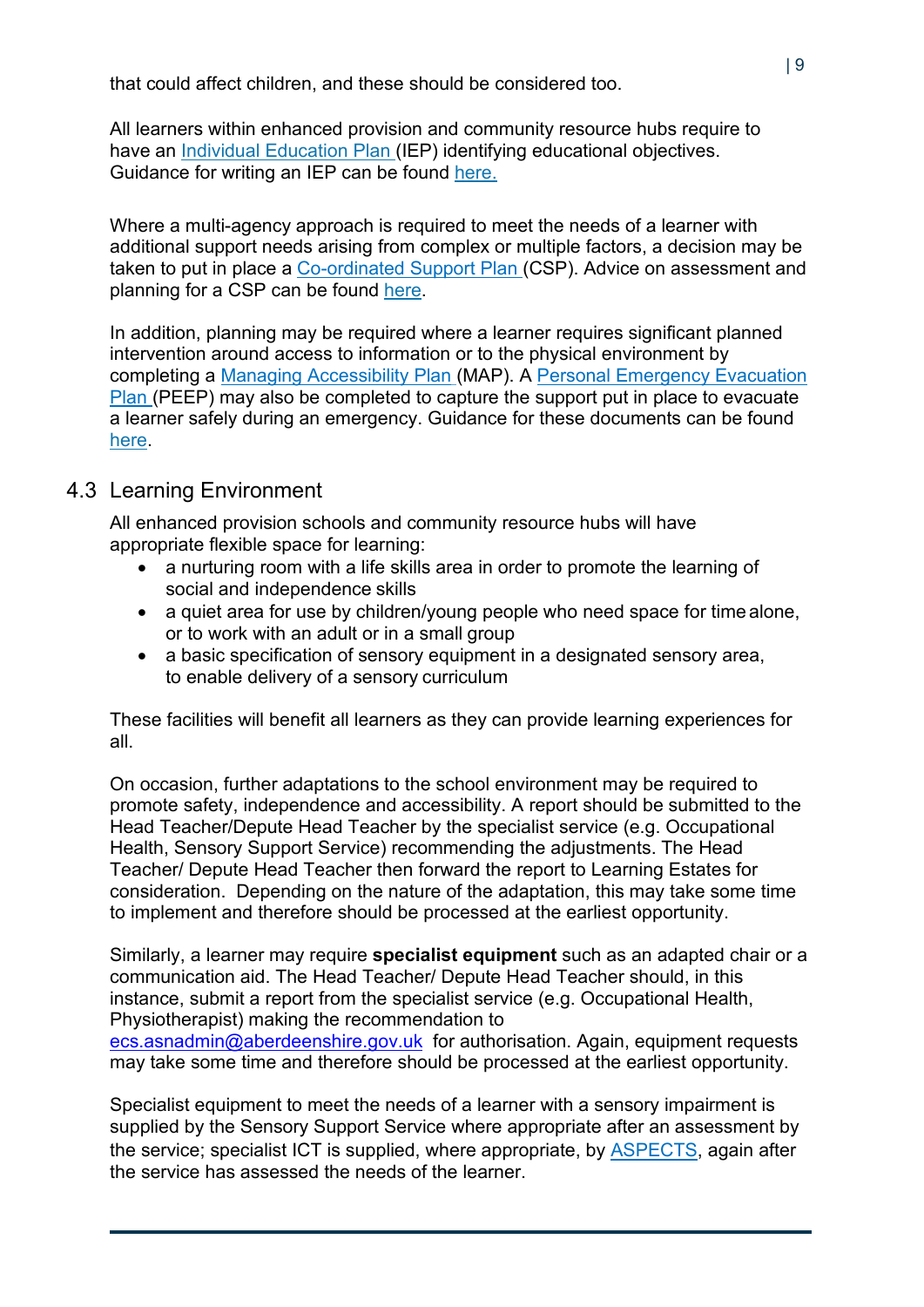#### $10<sup>1</sup>$

#### <span id="page-9-0"></span>4.4 Transport

Where a child or young person is placed in enhanced provision or a community resource hub which is not their local school, they may receive free transport, where necessary. **Guidance for the Safe Transport of Children & Young People** for schools is available [here.](http://asn-aberdeenshire.org/policies-and-guidance/) The transport referral form, **PTU 500**, should be completed and in consultation with parents/carers, child/young person (where appropriate) and relevant partner agencies.

# <span id="page-9-1"></span>**5 Management of Support in Schools**

Teaching staff are line managed by their Head Teacher. Enhanced provision schools and community resource hubs have core ASL teaching staff, separate from the cluster ASL allocation to ensure appropriate levels of support for learners with a higher level of need.

Allocation of ASL teachers to a school is according to a formula based on roll and needs (in a ratio of 70% roll: 30% need). ASL teachers are line managed in primary schools by the Head Teacher. Where the teacher visits more than one school, the Head Teacher of the school where most time is spent is the line manager. In secondary schools the ASL teachers are line managed by the Principal Teacher Additional Support for Learning (PT ASL). The PT ASL is well placed to oversee the continuing professional development of all ASL teachers in their school cluster as one of their 5 roles.

**Management relief time** is allocated to enhanced provision primary schools and integrated community resource hub primary schools, recognising that relevant meetings (Multi-Agency Child's Plan, Looked After Children, Co-ordinated Support Plan, Annual Reviews etc.) and collaboration with other professionals, create additional demands on time.

An allocation of **Pupil Support Assistant** (PSA) hours for each cluster is calculated centrally through an annual Pupil Needs Analysis based on school roll, needs and deprivation. Within each cluster a **Local Management Group** (LMG) is set up consisting of Head Teacher representatives. The PT ASL is an associate member of the group. The Local Management Group is responsible for the allocation and deployment of PSA hours within the cluster. The Local Management Group has a responsibility to ensure that PSA hours are effectively deployed in order to support pupil needs. Guidelines for Pupil Support Assistants (PSAs) provide further information about their management and the management of Relief PSAs.

It is useful for all members of the group and all Head Teachers to be familiar with the [Local Management Group Guidelines.](http://www.eis.org.uk/aberdeenshire/images/pdf/managing%20allocation%20of%20support%20staff.pdf)

Day to day line management of PSAs is the responsibility of the Head Teacher in the primary. In a secondary school they are line managed by the PT ASL.

\*In areas where the Community Resouce Hub is a freestanding Special School, it should be noted that Special Schools are staffed separately in accordance with the Scottish Negotiating Committee for Teachers (SNCT)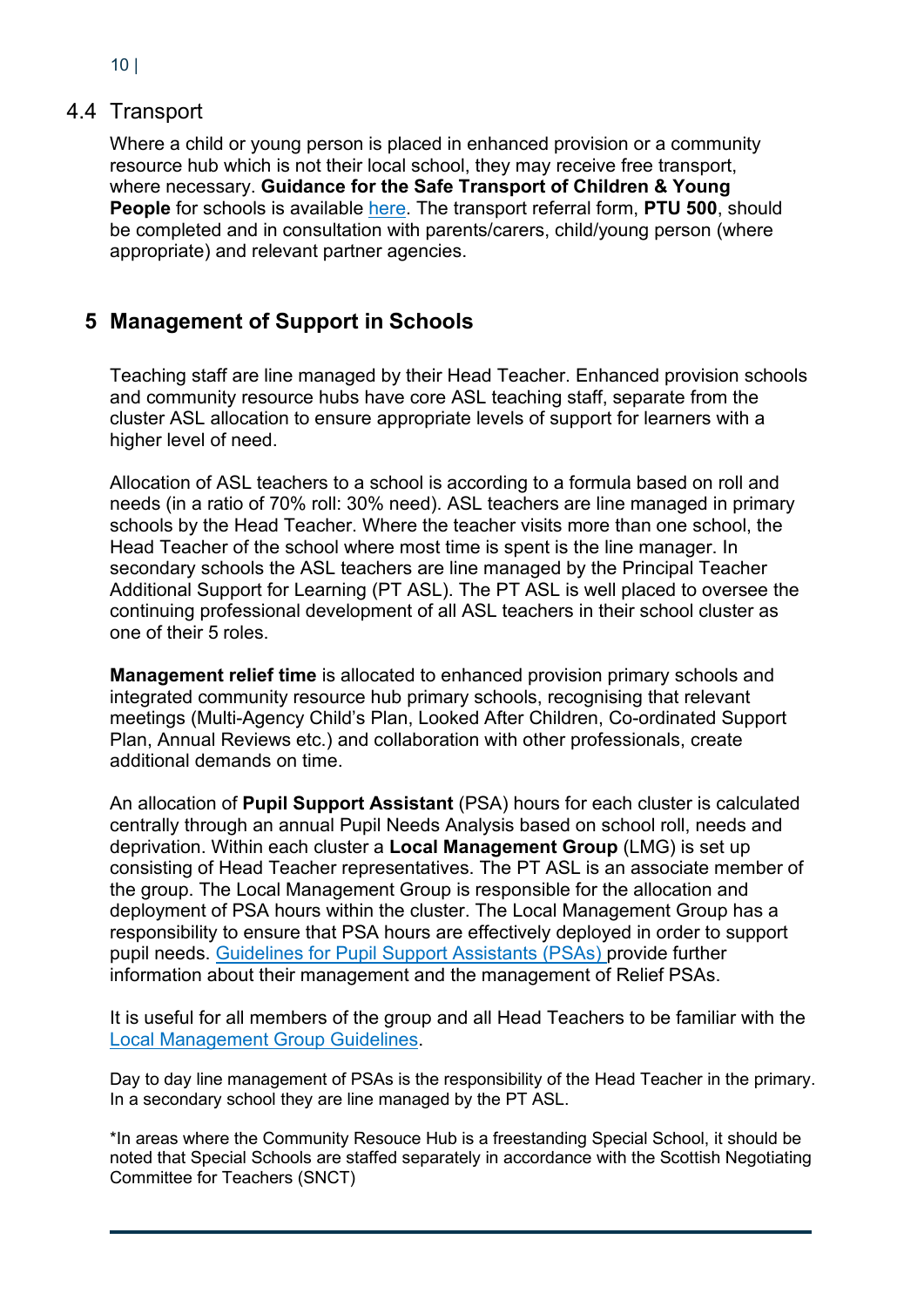# <span id="page-10-0"></span>**6 Continuing Professional Development and Training**

There is an expectation that all staff will access professional development to support their knowledge and understanding of working with children who have additional support needs. The level of professional development offered will be commensurate with the skill set required for each member of staff in order to support roles and responsibilities.

ASL teachers have the opportunity to develop the appropriate skills and understanding to fulfil their 5 roles through The Aberdeenshire Framework of Interventions and through courses on [Aberdeenshire](http://aldo.aberdeenshire.gov.uk/)  [Learning &](http://aldo.aberdeenshire.gov.uk/) [Development Online \(ALDO\).](http://aldo.aberdeenshire.gov.uk/) In addition, it is good practice for newly appointed ASL teachers to be able to access an induction programme.

All teachers' needs should be identified using the General Teaching Council for Scotland's [Professional Update](https://www.gtcs.org.uk/GTCS-login.aspx) through **Professional Review and Development** (PRD); non-teaching staffs' needs through Personal Performance Planning (PPP) procedures.

# <span id="page-10-1"></span>**7 Self-evaluation**

A reflective [audit tool](http://asn-aberdeenshire.org/policies-and-guidance/) developed by the Educational Psychology Service is available to support standards of consistency across Aberdeenshire's enhanced provision centres and community resource hubs. It is, however, likely to be a helpful process for any school management team.

### <span id="page-10-2"></span>**8 Working with Parents**

In Aberdeenshire we are committed to providing the right support, in the right place, at the right time. Education and Children's Services work in partnership with parents / carers to ensure we meet the needs of all of our children and young people in inclusive schools and communities.

For more information visit Aberdeenshire's [Additional Support Needs, Inclusion, Equity and](https://asn-aberdeenshire.org/)  [Wellbeing](https://asn-aberdeenshire.org/) and [Getting it Right for Every Child \(GIRFEC\)](http://www.girfec-aberdeenshire.org/) websites.

<span id="page-10-3"></span>A variety of resources is also available on the [Educational Psychology Service's](https://blogs.glowscotland.org.uk/as/aberdeenshireeps/) website to increase knowledge, understanding and skills for supporting children and young people with additional support needs.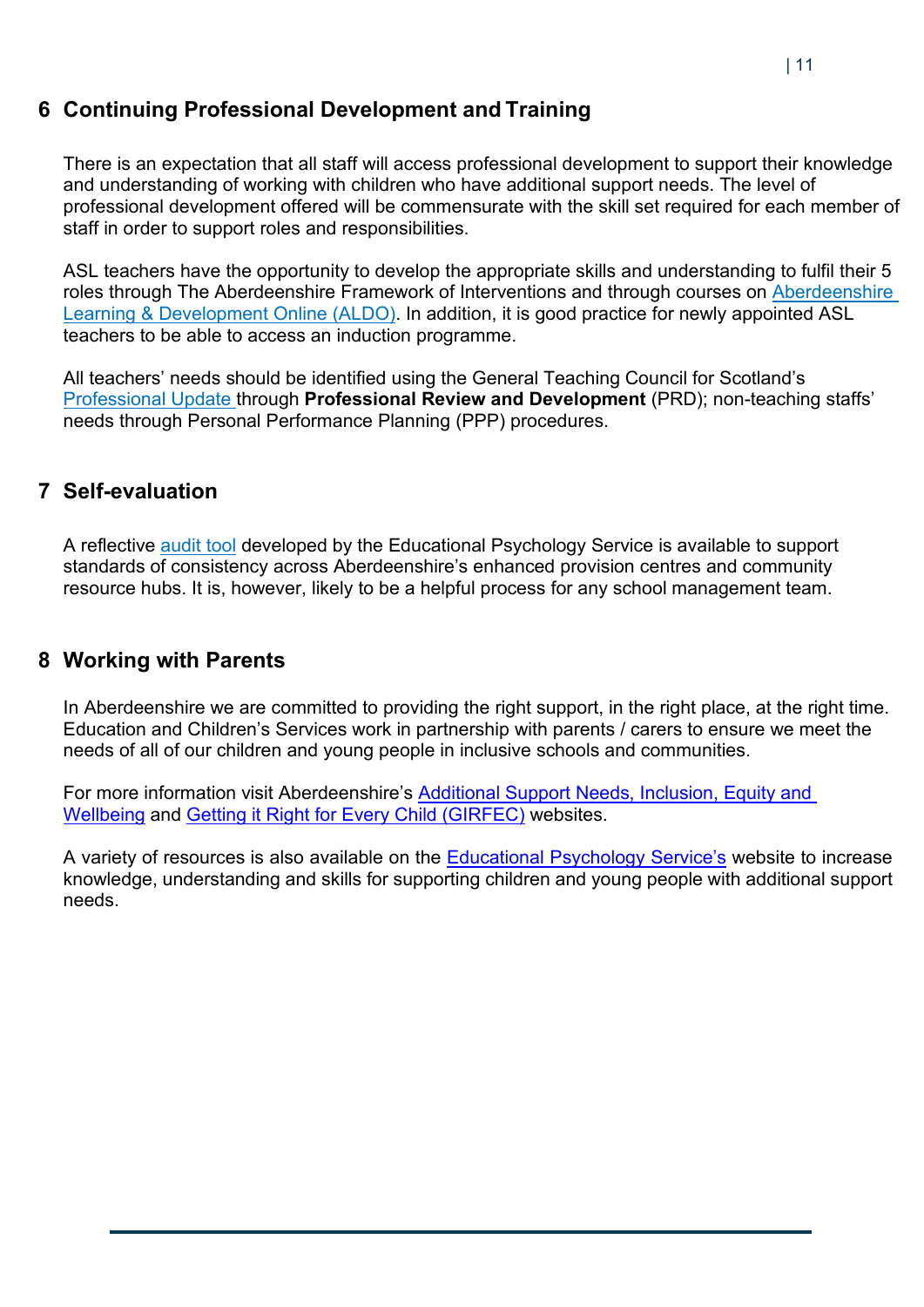# **Local Enhanced Provision (EP) / Community Resource Hub (CRH) Forum Referral Process**

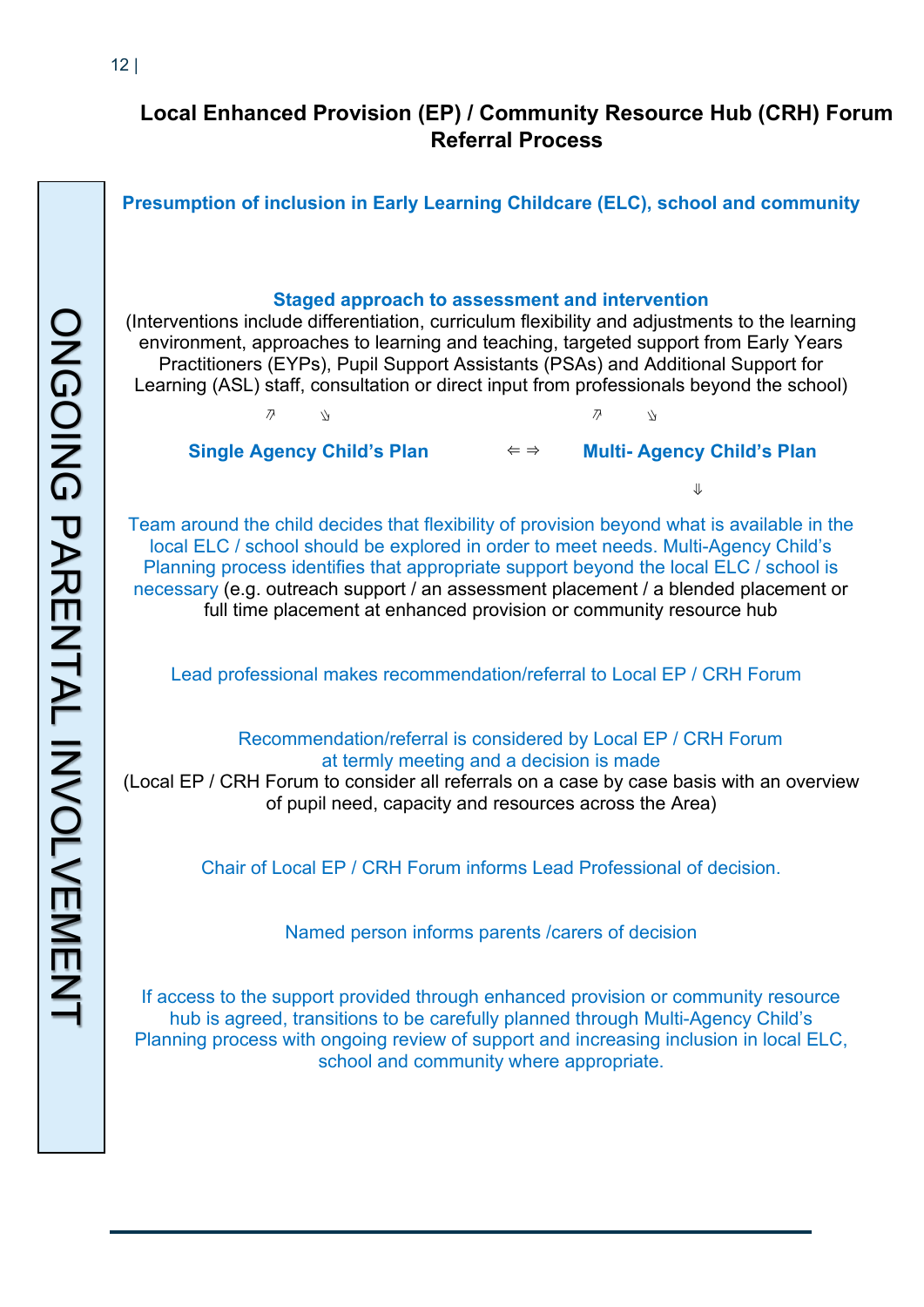# <span id="page-12-0"></span>**Appendix 1: Local Enhanced Provision / Community Resource Hub Forum Referral Form**

| <b>Name of Lead</b><br><b>Professional</b>                                                                            | <b>Designation</b>                |                |                                |                           |           |
|-----------------------------------------------------------------------------------------------------------------------|-----------------------------------|----------------|--------------------------------|---------------------------|-----------|
| <b>Pupil Name:</b>                                                                                                    |                                   |                |                                |                           |           |
| Date of Birth:                                                                                                        |                                   |                |                                |                           |           |
| <b>School:</b>                                                                                                        |                                   |                |                                |                           |           |
| <b>Class:</b>                                                                                                         |                                   |                |                                |                           |           |
|                                                                                                                       | <b>Reading</b>                    | <b>Writing</b> | <b>Talking &amp; Listening</b> | <b>Maths</b>              | Health &  |
| <b>CfE Level</b>                                                                                                      |                                   |                |                                |                           | Wellbeing |
|                                                                                                                       |                                   |                |                                |                           |           |
| <b>Aberdeenshire Staged</b><br><b>Intervention Level</b>                                                              |                                   |                |                                |                           |           |
| <b>Support being sought:</b>                                                                                          | <b>Enhanced Provision</b><br>(EP) |                | Hub (CRH)                      | <b>Community Resource</b> |           |
|                                                                                                                       |                                   |                |                                |                           |           |
| Brief summary of the pupil's strengths                                                                                |                                   |                |                                |                           |           |
|                                                                                                                       |                                   |                |                                |                           |           |
|                                                                                                                       |                                   |                |                                |                           |           |
|                                                                                                                       |                                   |                |                                |                           |           |
|                                                                                                                       |                                   |                |                                |                           |           |
|                                                                                                                       |                                   |                |                                |                           |           |
|                                                                                                                       |                                   |                |                                |                           |           |
|                                                                                                                       |                                   |                |                                |                           |           |
|                                                                                                                       |                                   |                |                                |                           |           |
|                                                                                                                       |                                   |                |                                |                           |           |
|                                                                                                                       |                                   |                |                                |                           |           |
|                                                                                                                       |                                   |                |                                |                           |           |
|                                                                                                                       |                                   |                |                                |                           |           |
|                                                                                                                       |                                   |                |                                |                           |           |
|                                                                                                                       |                                   |                |                                |                           |           |
|                                                                                                                       |                                   |                |                                |                           |           |
|                                                                                                                       |                                   |                |                                |                           |           |
|                                                                                                                       |                                   |                |                                |                           |           |
|                                                                                                                       |                                   |                |                                |                           |           |
|                                                                                                                       |                                   |                |                                |                           |           |
| Brief summary of factors giving rise to the need for additional support. Please indicate any staff<br>training needs. |                                   |                |                                |                           |           |
| <b>Access to the curriculum</b>                                                                                       |                                   |                |                                |                           |           |
| <b>Communication</b>                                                                                                  |                                   |                |                                |                           |           |
| <b>Mobility</b>                                                                                                       |                                   |                |                                |                           |           |
| <b>Safety</b>                                                                                                         |                                   |                |                                |                           |           |
| <b>Self-help skills</b>                                                                                               |                                   |                |                                |                           |           |
| <b>Sensory needs</b>                                                                                                  |                                   |                |                                |                           |           |
| <b>Social skills</b>                                                                                                  |                                   |                |                                |                           |           |
| <b>Other</b>                                                                                                          |                                   |                |                                |                           |           |
|                                                                                                                       |                                   |                |                                |                           |           |
|                                                                                                                       |                                   |                |                                |                           |           |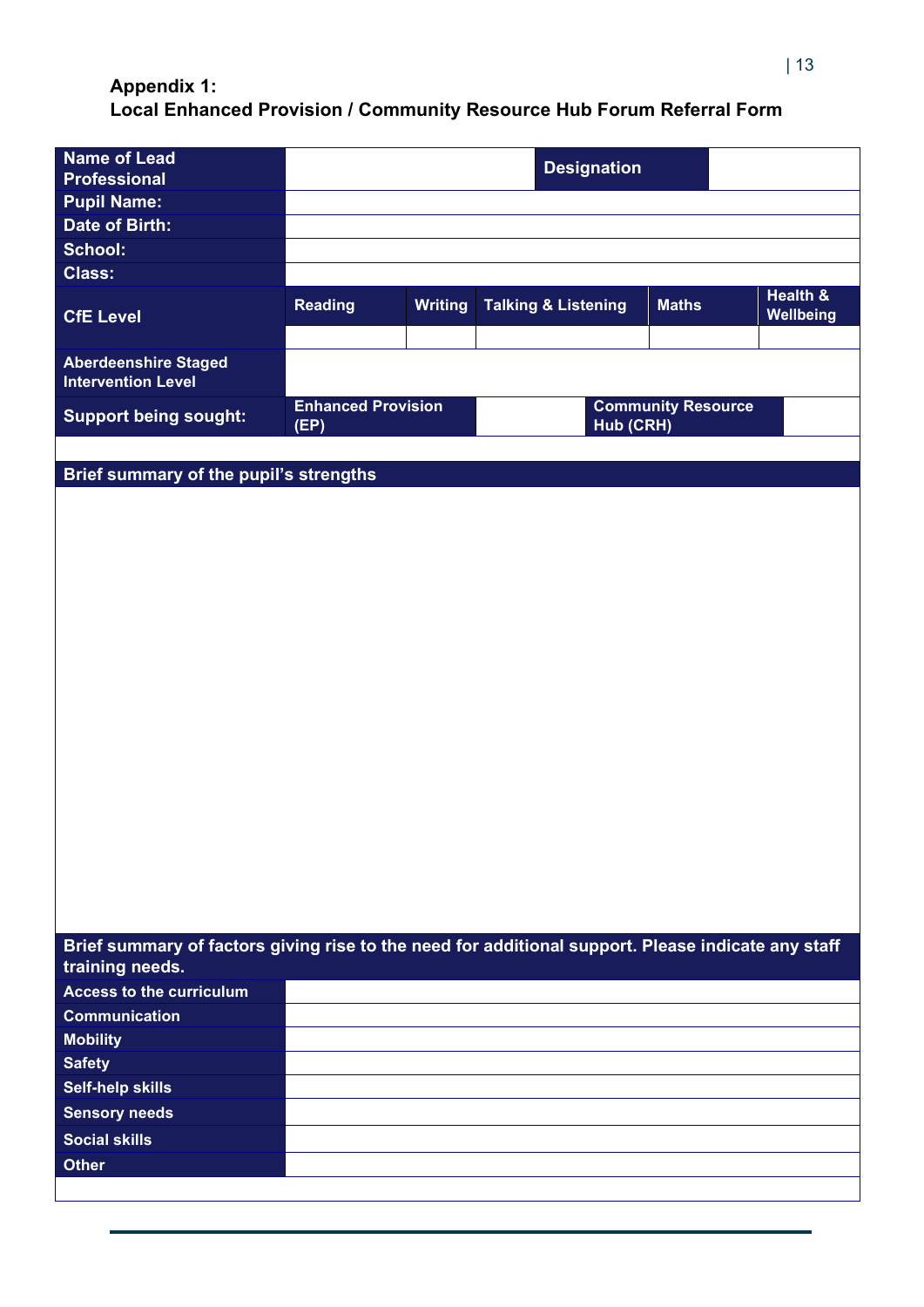<u>14 |</u>

**Please highlight the interventions already in place or attempted previously. Please indicate where this information can be found.**

|                | <b>HUGHOLL</b> OULL                                                                                                                     |                |                   |               |                |
|----------------|-----------------------------------------------------------------------------------------------------------------------------------------|----------------|-------------------|---------------|----------------|
|                | <b>Staged intervention</b>                                                                                                              | <b>CSP</b>     | <b>IEP</b>        | <b>MAAP</b>   | <b>OTHER</b>   |
|                |                                                                                                                                         | $Co-$          | <b>Individual</b> | <b>Multi</b>  | -Please        |
|                |                                                                                                                                         | ordinated      | <b>Education</b>  | <b>Agency</b> | <b>Specify</b> |
|                |                                                                                                                                         | <b>Support</b> | Plan              | <b>Action</b> |                |
|                |                                                                                                                                         | Plan           |                   | Plan          |                |
|                | Targeted Support (Level 1) e.g.                                                                                                         |                |                   |               |                |
| $\bullet$      | Children and young people may access targeted individual / group                                                                        |                |                   |               |                |
|                | intervention                                                                                                                            |                |                   |               |                |
| $\bullet$      | Assessment and intervention by Additional Support for Learning                                                                          |                |                   |               |                |
|                | (ASL) teacher                                                                                                                           |                |                   |               |                |
| ٠              | Targeted support from Pupil Support Assistant (PSA)<br>Professional dialogue with Educational Psychology Service                        |                |                   |               |                |
| ٠<br>$\bullet$ | Advice and consultation from Sensory Support Services                                                                                   |                |                   |               |                |
| $\bullet$      | English as an Additional Language (EAL) advice and consultation/                                                                        |                |                   |               |                |
|                | targeted support                                                                                                                        |                |                   |               |                |
| $\bullet$      | Informal advice from Aberdeenshire Special Technology Service                                                                           |                |                   |               |                |
|                | (ASPECTS)                                                                                                                               |                |                   |               |                |
| $\bullet$      | Supervised extra time, separate accommodation, digital papers for                                                                       |                |                   |               |                |
|                | assessment e.g. SQA, formal assessment                                                                                                  |                |                   |               |                |
| $\bullet$      | Individual registration arrangements/ Alternative registration                                                                          |                |                   |               |                |
|                | arrangements e.g. Soft Start                                                                                                            |                |                   |               |                |
| $\bullet$      | Alternative strategies to de-escalate emotion or behaviour                                                                              |                |                   |               |                |
| $\bullet$      | Use of Makaton                                                                                                                          |                |                   |               |                |
| $\bullet$      | Access to quiet area/ sensory room                                                                                                      |                |                   |               |                |
|                | Outreach provided by Enhanced Provision<br>Targeted Plus Support (Level 2) e.g.                                                         |                |                   |               |                |
| $\bullet$      | A pupil plan may be appropriate for children and young people: IEP,                                                                     |                |                   |               |                |
|                | Care Plan, MAP                                                                                                                          |                |                   |               |                |
| ٠              | Regular contact with named staff member for support                                                                                     |                |                   |               |                |
| $\bullet$      | Nurture group support                                                                                                                   |                |                   |               |                |
| ٠              | Adapted timetable arrangements to facilitate targeted support                                                                           |                |                   |               |                |
| $\bullet$      | Enhanced Provision in-reach,                                                                                                            |                |                   |               |                |
| $\bullet$      | Single Agency Assessment and Child's Plan                                                                                               |                |                   |               |                |
| $\bullet$      | Targeted speech, language and communication intervention in                                                                             |                |                   |               |                |
|                | accordance with IEP targets                                                                                                             |                |                   |               |                |
| $\bullet$      | Targeted literacy intervention in accordance with IEP targets                                                                           |                |                   |               |                |
| $\bullet$      | English as an Additional Language (EAL) - targeted support in                                                                           |                |                   |               |                |
|                | response to additional support need (other than EAL)                                                                                    |                |                   |               |                |
| $\bullet$      | Targeted support from Sensory Services                                                                                                  |                |                   |               |                |
| $\bullet$      | Targeted support for assessment e.g. reading, scribing                                                                                  |                |                   |               |                |
| $\bullet$      | Targeted enhanced transition planning at key stages                                                                                     |                |                   |               |                |
| $\bullet$      | Outreach support provided by Community Resource Hub                                                                                     |                |                   |               |                |
|                | Access to a personalised curriculum to support social, emotional                                                                        |                |                   |               |                |
|                | and life skills development e.g. RDA, swimming, community visits                                                                        |                |                   |               |                |
| $\bullet$      | Formal consultation with Educational Psychology may be appropriate<br>Formal consultation with Aberdeenshire Special Technology Service |                |                   |               |                |
| $\bullet$      | (ASPECTS) which may lead to targeted intervention                                                                                       |                |                   |               |                |
| $\bullet$      | Targeted intervention from Community Learning and Development                                                                           |                |                   |               |                |
|                | (CLD) in accordance with Child's Plan                                                                                                   |                |                   |               |                |
| ٠              | Targeted intervention from IPT, PSW and school counsellors                                                                              |                |                   |               |                |
| $\bullet$      | in accordance with the Child's Plan                                                                                                     |                |                   |               |                |
| $\bullet$      | Short term individual tuition may be authorised by Inclusion,                                                                           |                |                   |               |                |
|                | Equity and Wellbeing Team                                                                                                               |                |                   |               |                |
|                | Intensive Support (Level 3) e.g.                                                                                                        |                |                   |               |                |
| $\bullet$      | Multi-agency assessment and Child's Plan                                                                                                |                |                   |               |                |
| $\bullet$      | Coordinated Support Plan where appropriate                                                                                              |                |                   |               |                |
| $\bullet$      | Alternative and augmentative communication system                                                                                       |                |                   |               |                |
| $\bullet$      | Regular targeted support required to attend to care needs                                                                               |                |                   |               |                |
| $\bullet$      | Targeted programs of work by education staff under the guidance of                                                                      |                |                   |               |                |
|                | NHS staff                                                                                                                               |                |                   |               |                |
| ٠              | In-reach support provided by Community Resource Hub                                                                                     |                |                   |               |                |
| $\bullet$      | Targeted support to develop social, emotional and life skills                                                                           |                |                   |               |                |
|                | through the implementation of LPP                                                                                                       |                |                   |               |                |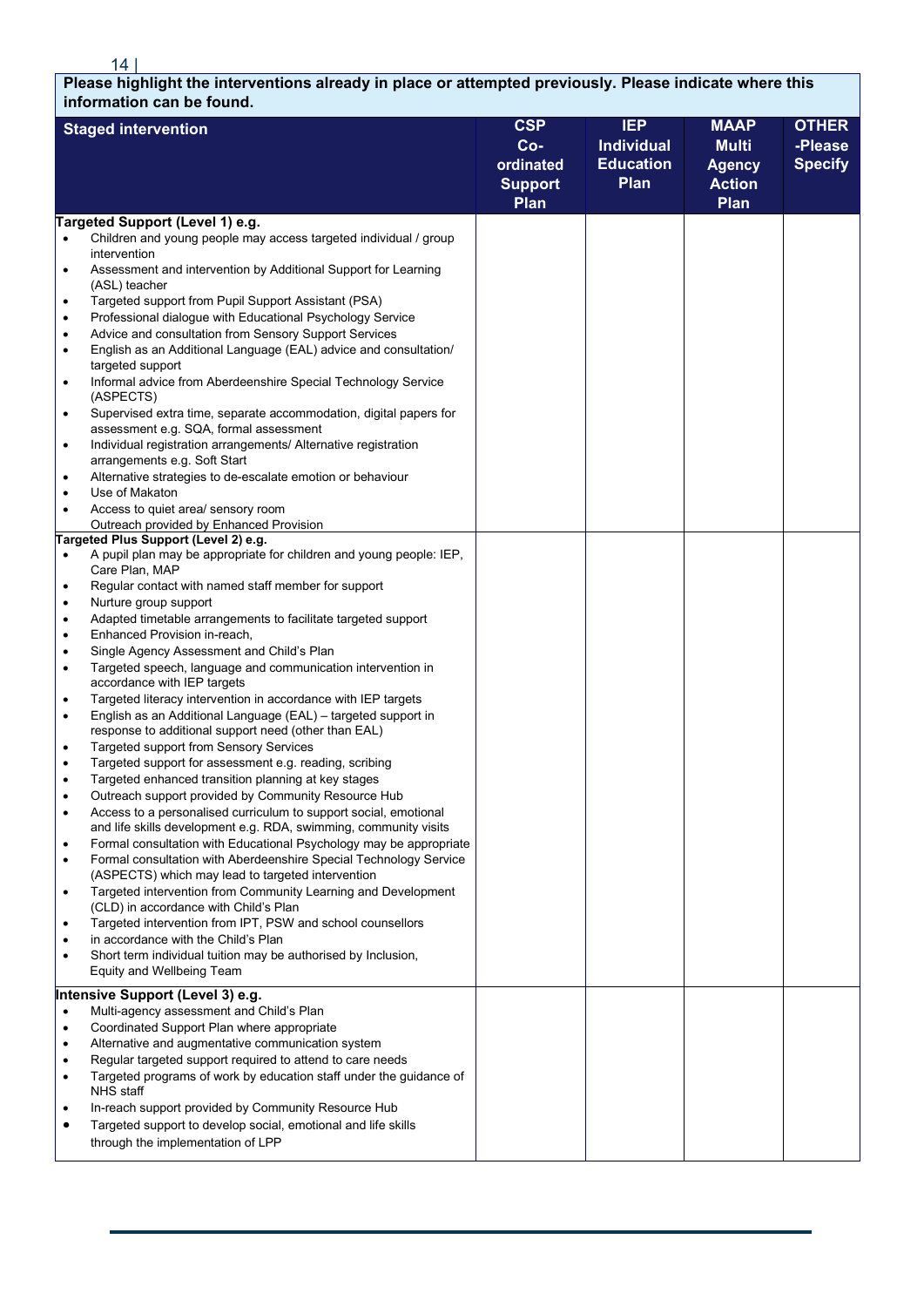| Please tick to indicate documentation that is currently in place: |                                               |  |  |
|-------------------------------------------------------------------|-----------------------------------------------|--|--|
| <b>Individual Education Plan</b>                                  | <b>Managing Accessibility Plan</b>            |  |  |
| <b>Single Agency Child's Plan</b>                                 | <b>Behaviour Risk Assessment</b>              |  |  |
| <b>Multi Agency Child's Plan</b>                                  | <b>Personal Emergency and Evacuation Plan</b> |  |  |
| <b>Coordinated Support Plan</b>                                   |                                               |  |  |
| <b>NHS Protocol(s)</b>                                            | Detail of NHS Protocol(s):                    |  |  |

| Please tick to indicate other services and agencies involved: |                                                             |  |  |
|---------------------------------------------------------------|-------------------------------------------------------------|--|--|
| <b>Community Paediatrician</b>                                | <b>Educational Psychology</b>                               |  |  |
| <b>Social Work</b>                                            | <b>CLD</b>                                                  |  |  |
| <b>Child &amp; Family Mental Health</b>                       | <b>Intervention &amp; Prevention Teacher</b>                |  |  |
| <b>Occupational Therapy</b>                                   | <b>Pupil Support Worker</b>                                 |  |  |
| <b>Physiotherapy</b>                                          | <b>Nurture Teacher</b>                                      |  |  |
| Speech & Language Therapy                                     | <b>Sensory Support Service</b>                              |  |  |
| Other (please specify below)                                  | <b>EAL Service</b>                                          |  |  |
|                                                               | <b>School Counselling Service</b>                           |  |  |
|                                                               | Learning Pathway Plus Provider(s) (please<br>specify below) |  |  |
|                                                               |                                                             |  |  |

# **Views of parents / carers**

# **Views of child / young person**

# **What EP/CRH support mechanisms would be utilised if provision was approved?**

| <b>Outreach Support</b>                       | <b>Placement</b> |  |
|-----------------------------------------------|------------------|--|
| Whole class input                             | Assessment       |  |
| Work with individual pupil                    |                  |  |
| Block of co-operative / team teaching         | <b>Blended</b>   |  |
| <b>IEP</b>                                    |                  |  |
| Individual Behaviour Risk Assessment and Plan | Full-time        |  |
| <b>Strategies</b>                             |                  |  |
| Staff development                             |                  |  |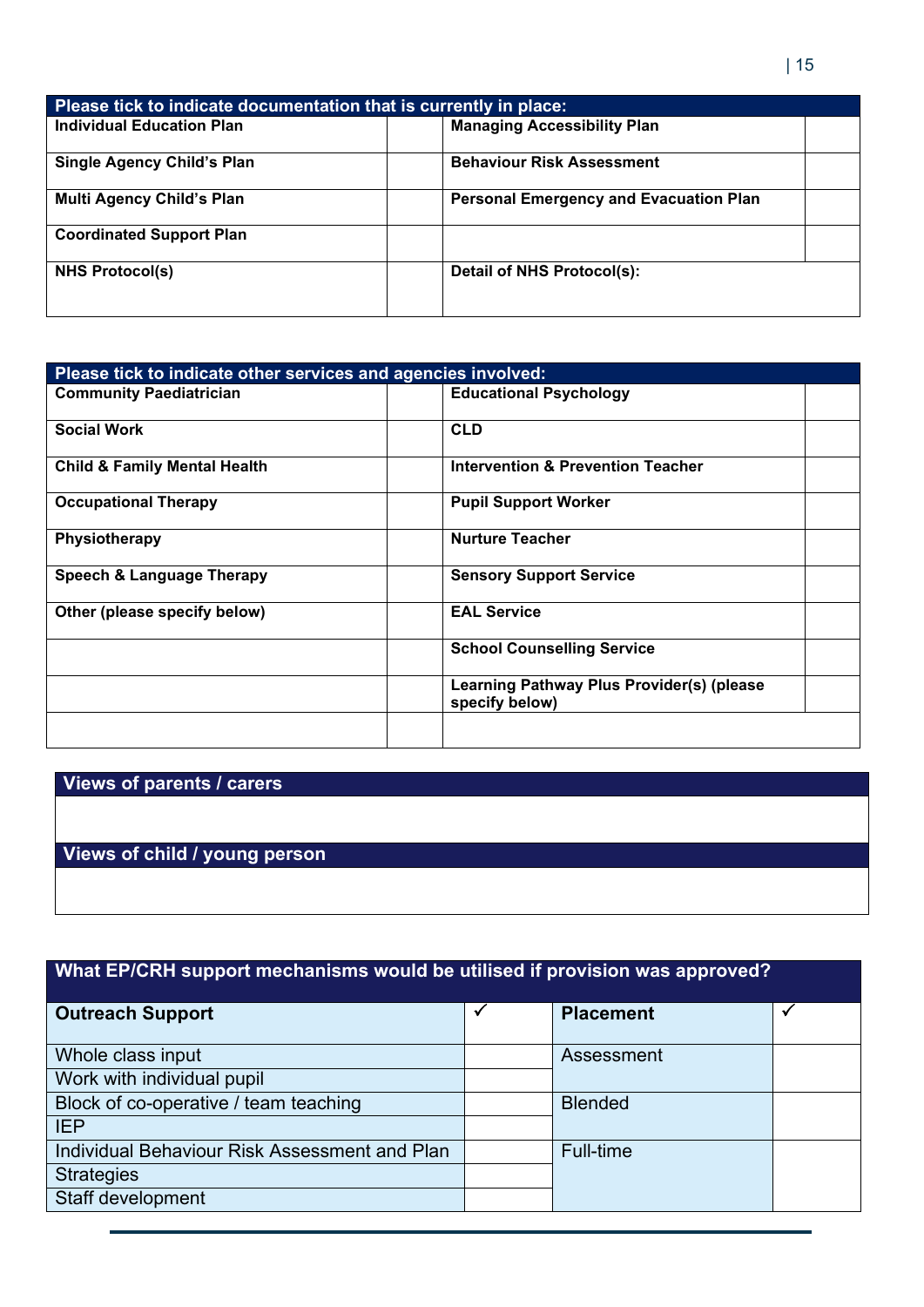| Based on the Wellbeing indicators, what would the impact and benefit be to the<br>pupil/family if EP/CRH Provision was approved? |  |  |  |  |
|----------------------------------------------------------------------------------------------------------------------------------|--|--|--|--|
| <b>Safe</b>                                                                                                                      |  |  |  |  |
| <b>Healthy</b>                                                                                                                   |  |  |  |  |
| <b>Achieving</b>                                                                                                                 |  |  |  |  |
| <b>Nurtured</b>                                                                                                                  |  |  |  |  |
| <b>Active</b>                                                                                                                    |  |  |  |  |
| <b>Respected</b>                                                                                                                 |  |  |  |  |
| <b>Responsible</b>                                                                                                               |  |  |  |  |
| <b>Included</b>                                                                                                                  |  |  |  |  |

| Lead Professional's |  |
|---------------------|--|
| Signature           |  |
|                     |  |

| <b>Outcome</b>                               |                                           |  |  |
|----------------------------------------------|-------------------------------------------|--|--|
| Date referral form considered by Area Forum: |                                           |  |  |
| <b>Outcome of referral:</b>                  | Date lead professional informed:          |  |  |
| Is transport required?                       | Transport arrangements to be actioned by: |  |  |

| <b>Chair of Local</b>        |  |
|------------------------------|--|
| <b>Enhanced Provision /</b>  |  |
| <b>Community Resource</b>    |  |
| <b>Hub Forum's Signature</b> |  |
|                              |  |

**Proposed Targets and Anticipated Exit Strategy**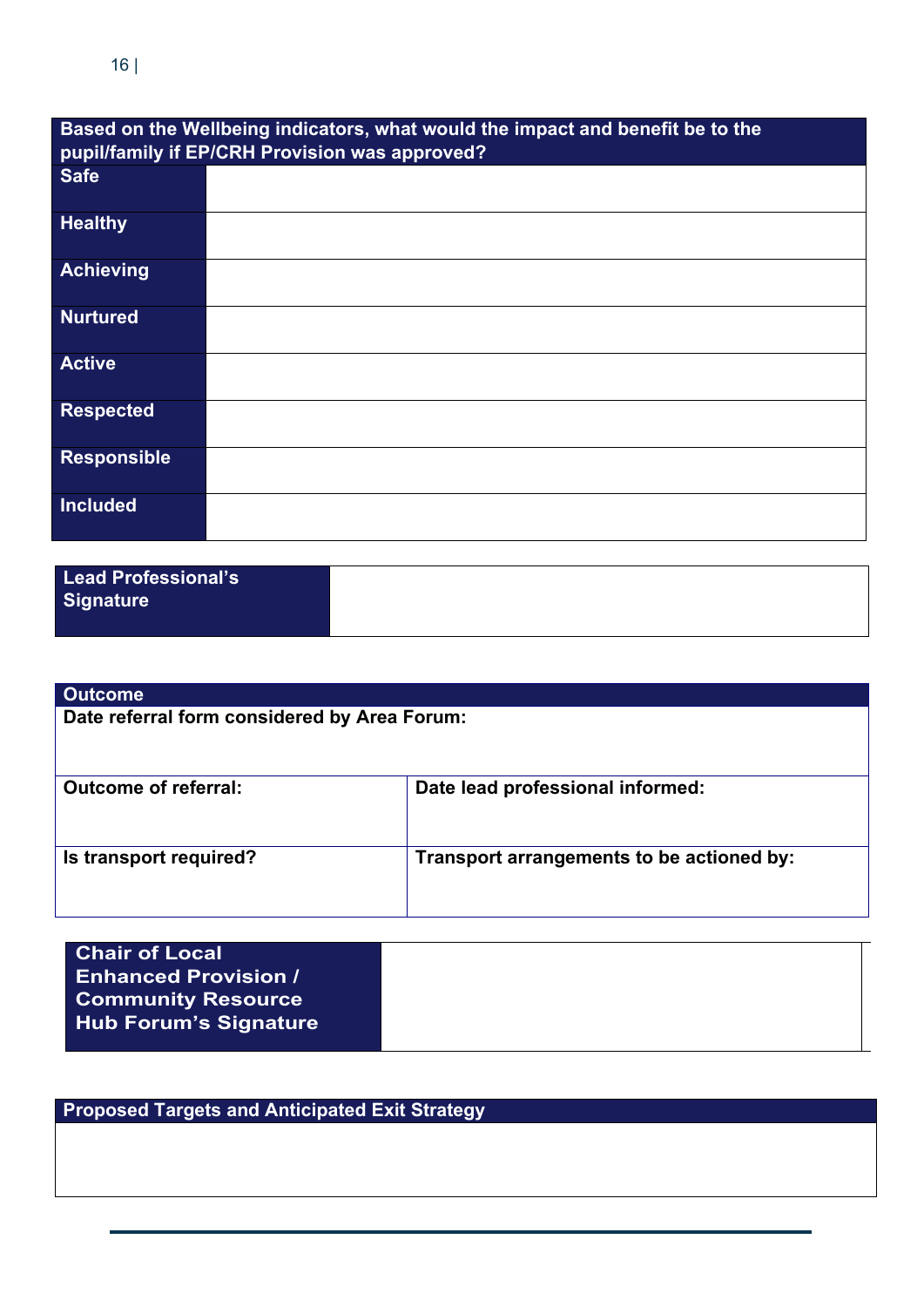# <span id="page-16-0"></span>**Appendix 2: Blended Placement Guidelines**

A "blended placement" is defined as a situation whereby more than one school is involved in the provision of the education of a pupil. This would generally involve a blended teaching, learning and curricular experience between the pupil's zoned school and the local Enhanced Provision or Community Resource Hub. Pupils are enrolled with the educational establishment in which they spend 50% or more of their time.

A blended placement is distinct from curriculum flexibility. Curriculum flexibility uses the stage 0-3 to determine the most appropriate provision available on a school or cluster level. This might, for example, involve accessing a particular resource at the local Community Resource Hub, such as the swimming pool for one or two sessions per week. In such instances the pupil's zoned school retains responsibility for the pupil's education.

A blended placement is also distinct from a learning pathway plus. This is usually a stage 3+ programme, emerging from multi-agency assessment and action planning processes, and involving the commissioning of services. Some pupils may have a learning pathway plus in addition to a blended placement. In exceptional cases a pupil may have a blended placement with an out-of-authority school, which is funded through the learning pathway plus budget.

In Scotland there is a presumption of mainstream education for pupils with additional support needs. Aberdeenshire Council is committed to educating children and young people within their home community.

In some instances, a blended placement may be beneficial to a pupil, in that it can provide the opportunity to access targeted enhanced support whilst maintaining key relationships with peers and school staff in their zoned school. Blended placements can also offer valuable opportunities for teachers to share good practice across schools.

It should be noted that a blended placement is an intensive intervention and may have a number of unintended consequences. It is therefore important that the following questions are considered by the Team Around the Child prior to the recommendation of a blended placement. It is also helpful to consider these points during key review points throughout the blended placement.

#### **Inclusion-Centred Planning**

- 1. What needs cannot currently be met in the zoned school through an individualised programme?
- 2. What can the Enhanced Provision / Community Resource Hub offer that the zoned school cannot?
- 3. Are there staff training needs in the zoned school that, if met, would negate the need for a blended placement?
- 4. Would a flexible curriculum that utilises specific resources within the Enhanced Provision / Community Resource Hub meet the child's needs without the requirement for a blended placement?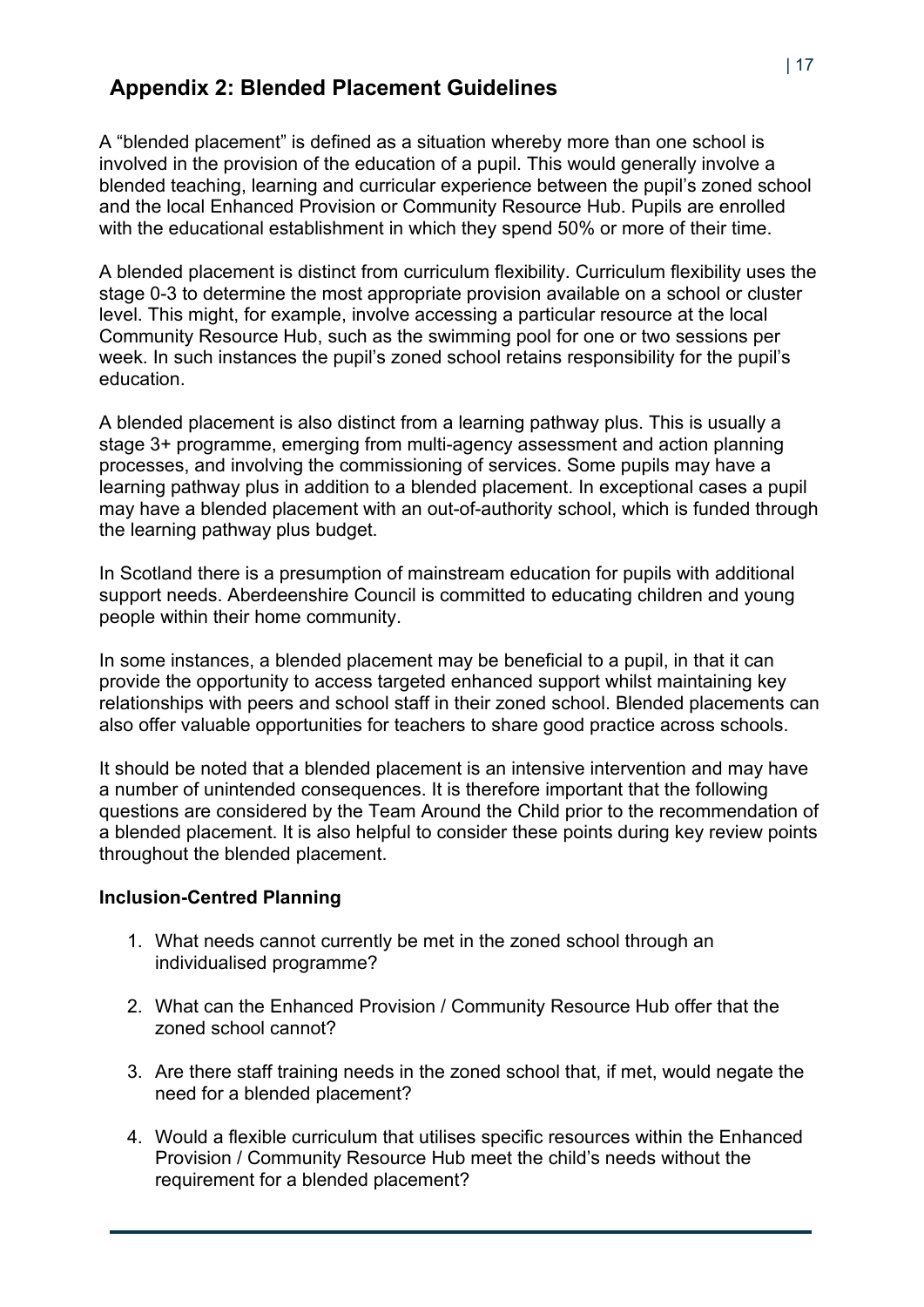#### **Child-Centred planning**

- 1. What is the pupil's history of coping with transitions between people and places?
- 2. How easy is it for the pupil to develop new relationships with teachers and peers?
- 3. What is the pupil's perception of him or herself as a learner, and what impact might the requirement to access the Enhanced Provision / Community Resource Hub have on this?
- 4. What is the likely impact on the pupil of missing some of the day-to-day shared learning and social experiences with their current peer group?
- 5. How will the pupil feel included in both settings (e.g. sports days, school trips, school uniform, Christmas plays etc) in a way that does not overwhelm them?
- 6. How will the pupil be kept-up-to date with important events / news in each school?
- 7. How will the pupil's views of the blended placement be meaningfully gathered and incorporated into planning?

#### **Outcome planning**

- 1. What are the expected outcomes of a blended placement?
- 2. How will outcomes be measured?
- 3. In considering the objectives, what would be the anticipated duration of the blended placement?
- 4. Are the outcomes reflected within the pupil's IEP targets?
- 5. Which provision is responsible for which aspects of the pupil's IEP?
- 6. Which IEP targets are shared across the two settings, and how will this be managed? Can ICT be used to support this?

#### **Practical considerations:**

- 1. How will the pupil's teachers share assessment and planning information on an ongoing basis? Can ICT be used to facilitate this, for example using Microsoft Teams?
- 2. How can opportunities to build capacity in meeting the needs of the pupil be maximised? Would there be opportunities for each teacher to observe practice in the other provision?
- 3. How can information be communicated between two key teachers and parents in a concise and manageable way? For example, would one home-school book be used by both provisions? Can ICT be used to facilitate this?

18 |